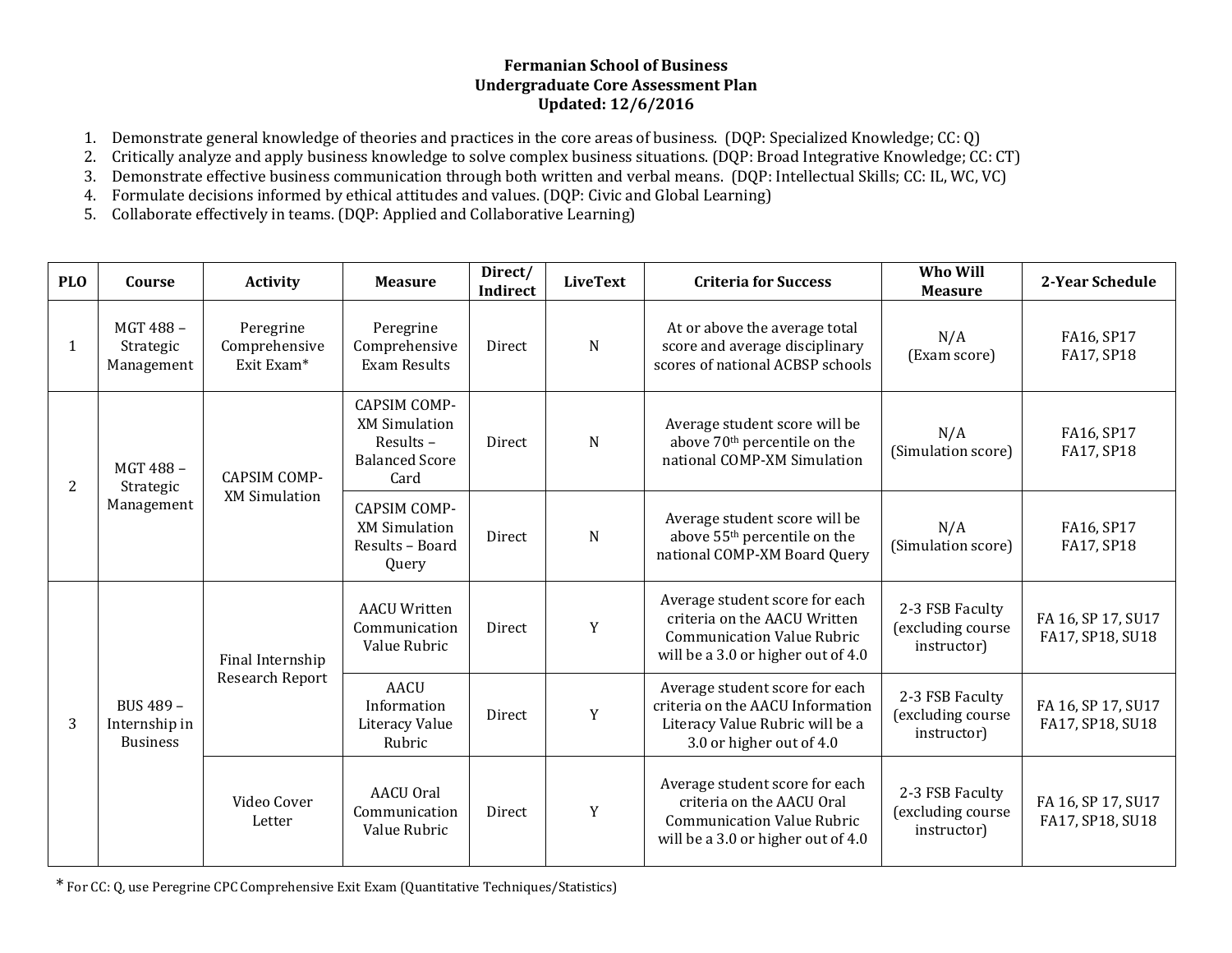| 4 | MGT 488-<br>Strategic<br>Management | <b>CAPSIM COMP-</b><br><b>XM Ethics Module</b>                 | CAPSIM COMP-<br>XM Ethics<br><b>Module Results</b>                            | Direct   | N | Average student score will be<br>above the 55 <sup>th</sup> percentile on the<br>national COMP-XM Ethics<br>Module                | N/A<br>(Module results)   | FA16, SP17<br>FA17, SP18 |
|---|-------------------------------------|----------------------------------------------------------------|-------------------------------------------------------------------------------|----------|---|-----------------------------------------------------------------------------------------------------------------------------------|---------------------------|--------------------------|
|   | MGT 488-<br>Strategic<br>Management | <b>CAPSIM Capstone</b><br>Simulation                           | CAPSIM<br>Capstone<br>Simulation<br>Results                                   | Direct   | N | Average team score will be<br>above 75 <sup>th</sup> percentile on the<br>national Capstone Simulation                            | N/A<br>(Simulation score) | FA16, SP17<br>FA17, SP18 |
| 5 |                                     | <b>CAPSIM</b><br>COMP-XM<br>Knowledge of<br>Teamwork<br>Module | <b>CAPSIM</b><br>COMP-XM<br>Knowledge of<br>Teamwork<br><b>Module Results</b> | Direct   | N | Average student score will be<br>above the 75th percentile on the<br>COMP-XM Knowledge of<br><b>Teamwork Module</b>               | N/A<br>(Module Results)   | FA16, SP17<br>FA17, SP18 |
|   |                                     | <b>CAPSIM Capstone</b><br>Peer Evaluation<br>Module            | <b>CAPSIM</b><br>Capstone Peer<br>Evaluation<br><b>Module Results</b>         | Indirect | N | Average student score will be a<br>4.5 or higher on a 5.0 scale in<br>both areas of the Capstone Peer<br><b>Evaluation Module</b> | N/A<br>(Module Results)   | FA16, SP17<br>FA17, SP18 |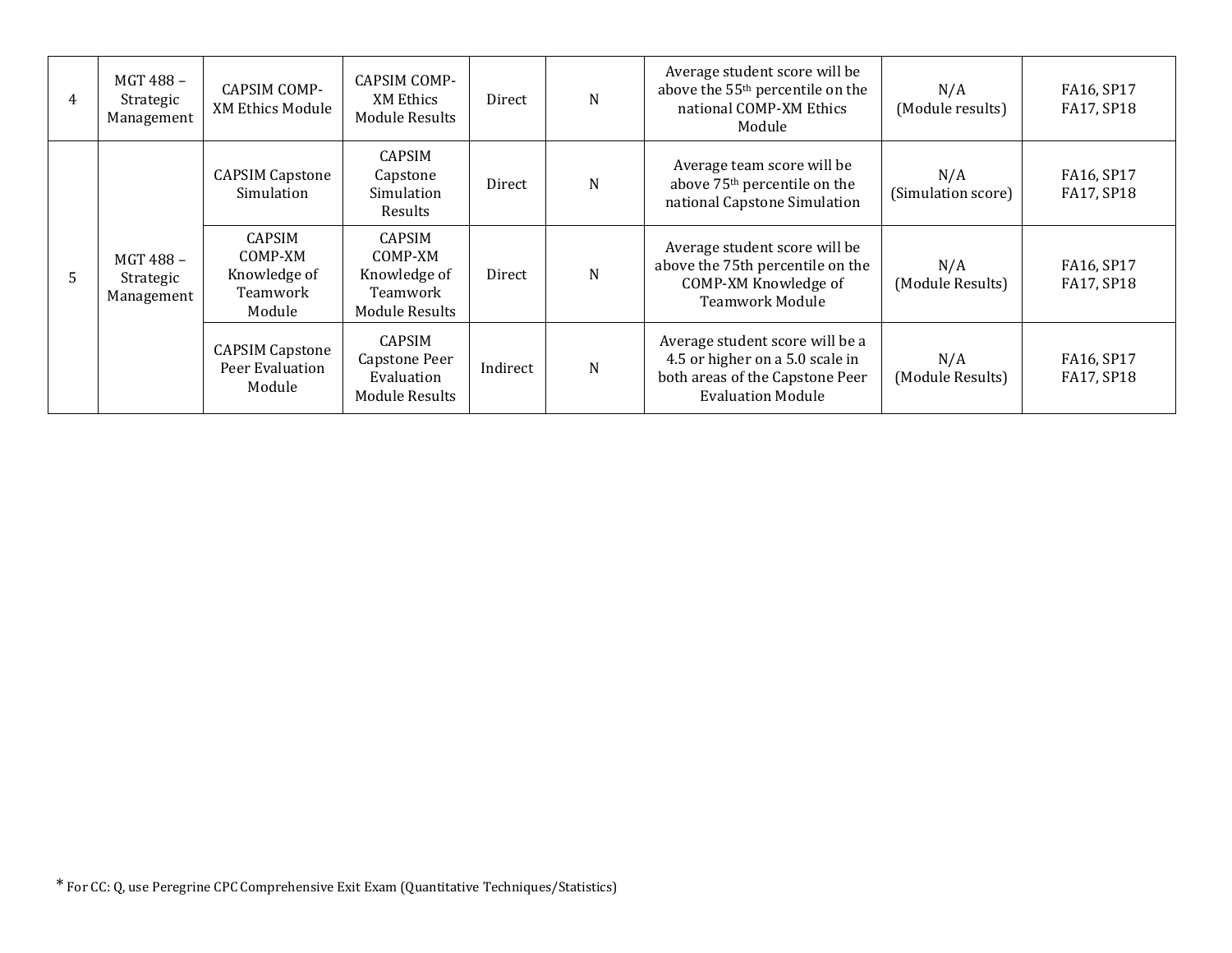### **Fermanian School of Business Accounting Major-Specific Assessment Plan** *DATE: 12/6/2016*

A1. Demonstrate in-depth knowledge of accounting and federal tax regulations.

A2. Apply accounting knowledge in the preparation and evaluation of financial statements.

A3. Apply knowledge in federal tax regulations to evaluate tax positions and planning opportunities.

| <b>PLO</b>     | Course                                        | <b>Activity</b>                                                                          | <b>Measure</b>                                                           | Direct/<br>Indirect | <b>LiveText</b> | <b>Criteria for Success</b>                                                                                                | <b>Who Will Measure</b>      | 2-Year Schedule |
|----------------|-----------------------------------------------|------------------------------------------------------------------------------------------|--------------------------------------------------------------------------|---------------------|-----------------|----------------------------------------------------------------------------------------------------------------------------|------------------------------|-----------------|
| A <sub>1</sub> | ACC 460 -<br>Auditing                         | Peregrine<br>Accounting<br><b>Advanced Topic</b><br>Exit Exam                            | Peregrine<br>Accounting<br><b>Advanced Topic</b><br>Exit Exam<br>Results | Direct              | N               | <b>TBD</b>                                                                                                                 | N/A<br>(Exam Score)          | SP17, SP18      |
| A2             | ACC 460 -<br>Auditing                         | Preparation of<br>Financial<br>Statements and<br><b>Audit Planning</b><br>Considerations | Accounting<br>Major PLO #A2<br>Rubric                                    | Direct              | Y               | Average student score for<br>each criteria on the<br><b>Accounting Major PLO</b><br>#A2 Rubric will be a 3.00<br>or higher | 2-3 Full-time FSB<br>Faculty | SP17, SP18      |
| A3             | $ACC 411 -$<br>Federal Tax<br>Accounting<br>П | Client Tax Letter                                                                        | Accounting<br>Major PLO#A3<br>Rubric                                     | Direct              | Y               | Average student score for<br>each criteria on the<br><b>Accounting Major PLO</b><br>#A3 Rubric will be a 3.25<br>or higher | 2-3 Full-time FSB<br>Faculty | SP17, SP18      |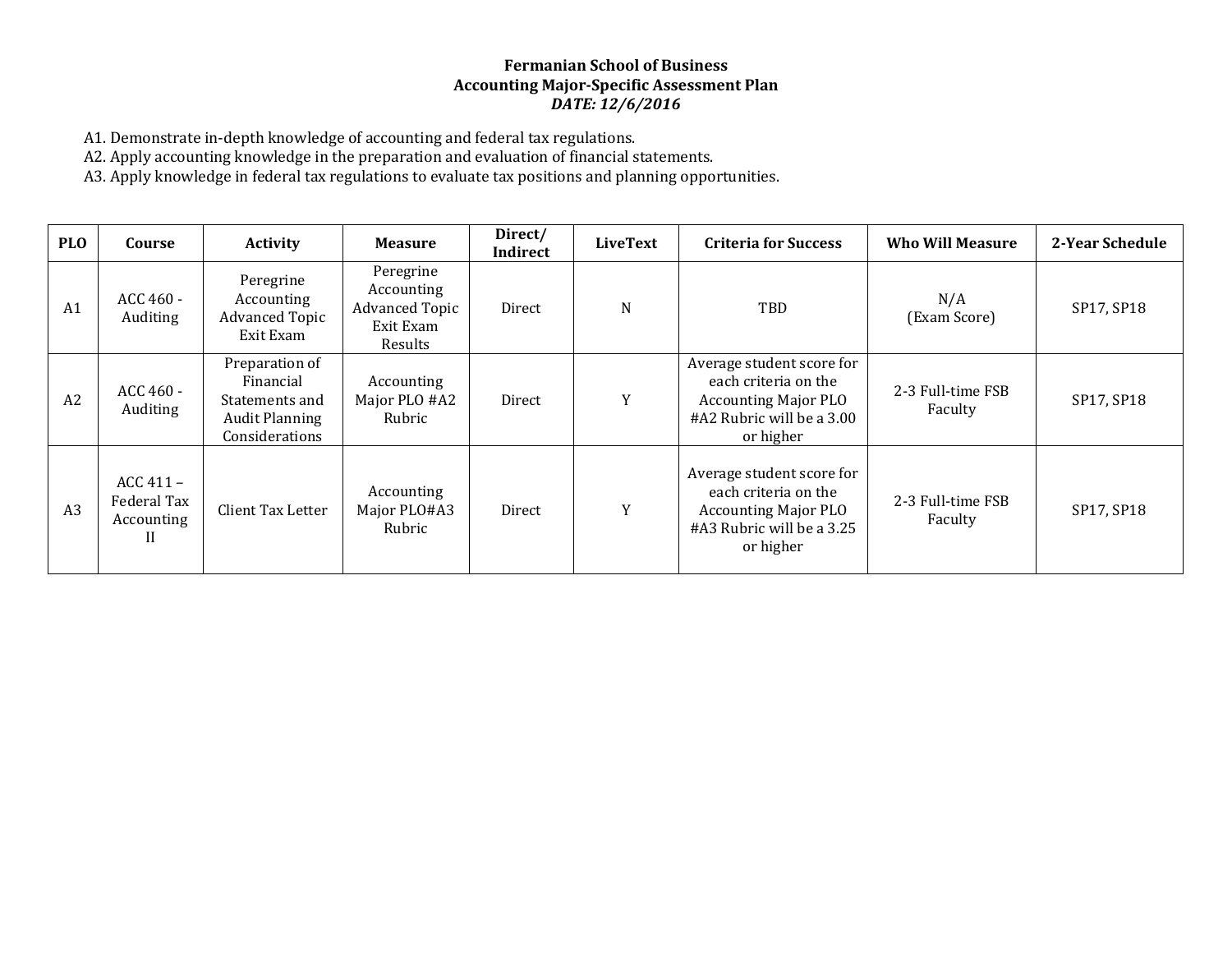## **Undergraduate Economics Major-Specific Assessment Plan** *DATE: 12/6/2016*

B1. Demonstrate in-depth knowledge of economic theory in microeconomics, macroeconomics and econometrics.

B2. Critically evaluate decisions using tools of economic analysis.

B3. Analyze the effectiveness of economic policies to solve national and/or global economic issues.

| <b>PLO</b>     | Course                           | <b>Activity</b>                                              | <b>Measure</b>                                                                 | Direct/<br>Indirect | <b>LiveText</b> | <b>Criteria for Success</b> | <b>Who Will Measure</b>      | 2-Year Schedule |
|----------------|----------------------------------|--------------------------------------------------------------|--------------------------------------------------------------------------------|---------------------|-----------------|-----------------------------|------------------------------|-----------------|
| B <sub>1</sub> | ECO 460 -<br><b>Econometrics</b> | Peregrine<br>Economics<br><b>Advanced Topic</b><br>Exit Exam | Peregrine<br><b>Economics</b><br><b>Advanced Topic</b><br>Exit Exam<br>Results | Direct              | $\mathbf N$     | TBD                         | N/A<br>(Exam Score)          | SP17, SP19      |
| B <sub>2</sub> | ECO 460 -<br>Econometrics        | <b>Final Economics</b><br>Term Paper                         | Economics<br>Major PLO #B2<br>Rubric                                           | Direct              | Y               | <b>TBD</b>                  | 2-3 Full-time FSB<br>Faculty | SP17, SP19      |
| B <sub>3</sub> | ECO 460 -<br>Econometrics        | Final Economics<br>Term Paper                                | Economics<br>Major PLO #B3<br>Rubric                                           | Direct              | Y               | TBD                         | 2-3 Full-time FSB<br>Faculty | SP17, SP19      |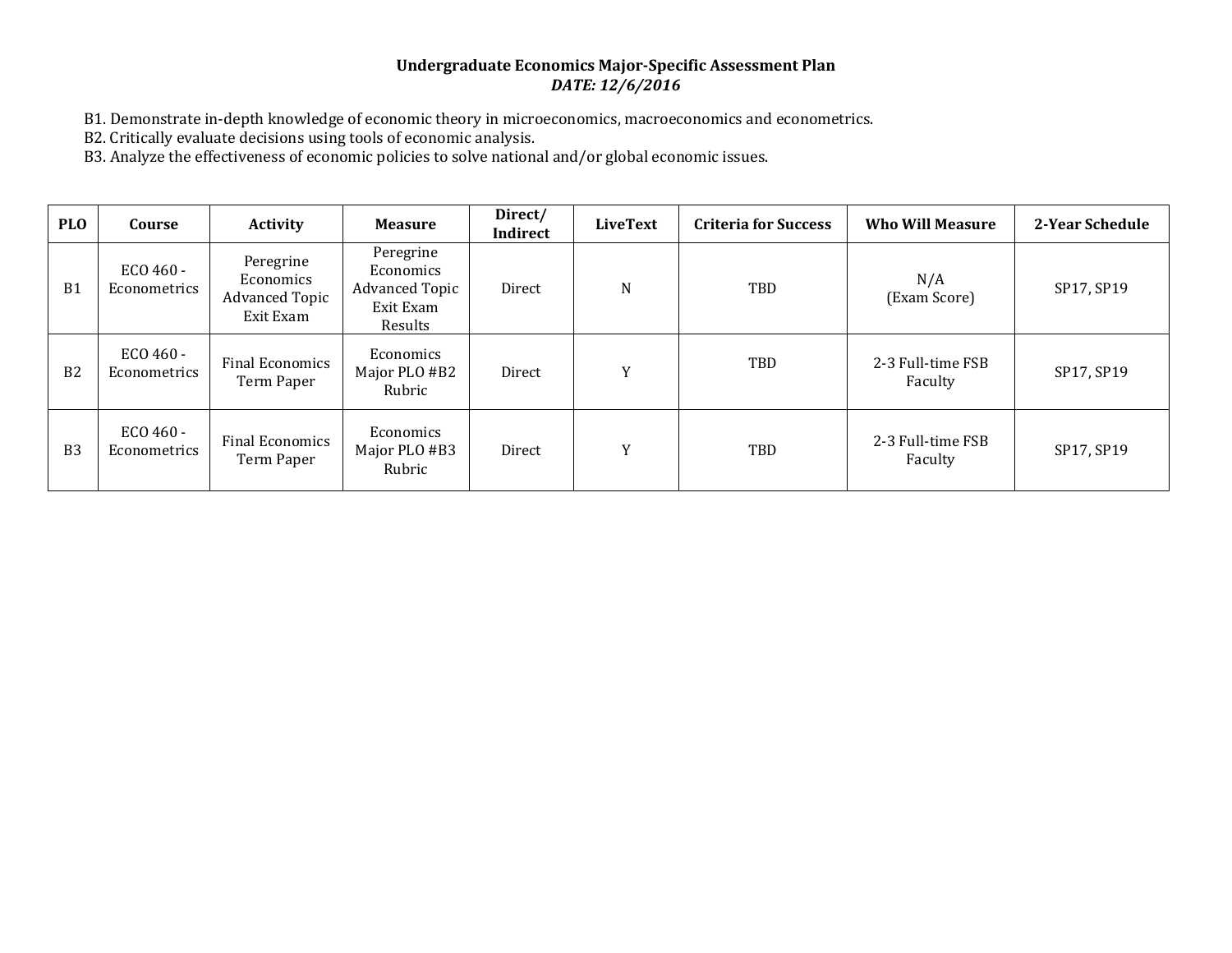# **Undergraduate Finance Major-Specific Assessment Plan** *DATE: 12/6/2016*

C1. Demonstrate an in-depth knowledge of financial management, investment and international finance theories.

C2. Apply finance theories and tools in the analysis of business issues.

| <b>PLO</b>     | Course                                                             | <b>Activity</b>                                         | <b>Measure</b>                                                        | Direct/<br>Indirect | LiveText       | <b>Criteria for Success</b> | Who Will<br><b>Measure</b>          | 2-Year Schedule |
|----------------|--------------------------------------------------------------------|---------------------------------------------------------|-----------------------------------------------------------------------|---------------------|----------------|-----------------------------|-------------------------------------|-----------------|
| C <sub>1</sub> | FIN 425 -<br>Financial<br>Statement<br>Analysis and<br>Valuation   | Peregrine Finance<br><b>Advanced Topic</b><br>Exit Exam | Peregrine<br>Finance<br><b>Advanced Topic</b><br>Exit Exam<br>Results | Direct              | N              | TBD                         | N/A<br>(Exam Score)                 | FA17, FA18      |
| C <sub>2</sub> | $FIN 425 -$<br>Financial<br>Statement<br>Analysis and<br>Valuation | Valuation Case<br><b>Study Analysis</b>                 | TBD Rubric                                                            | Direct              | $\overline{V}$ | TBD                         | 2-3 Full-time<br><b>FSB Faculty</b> | FA17, FA18      |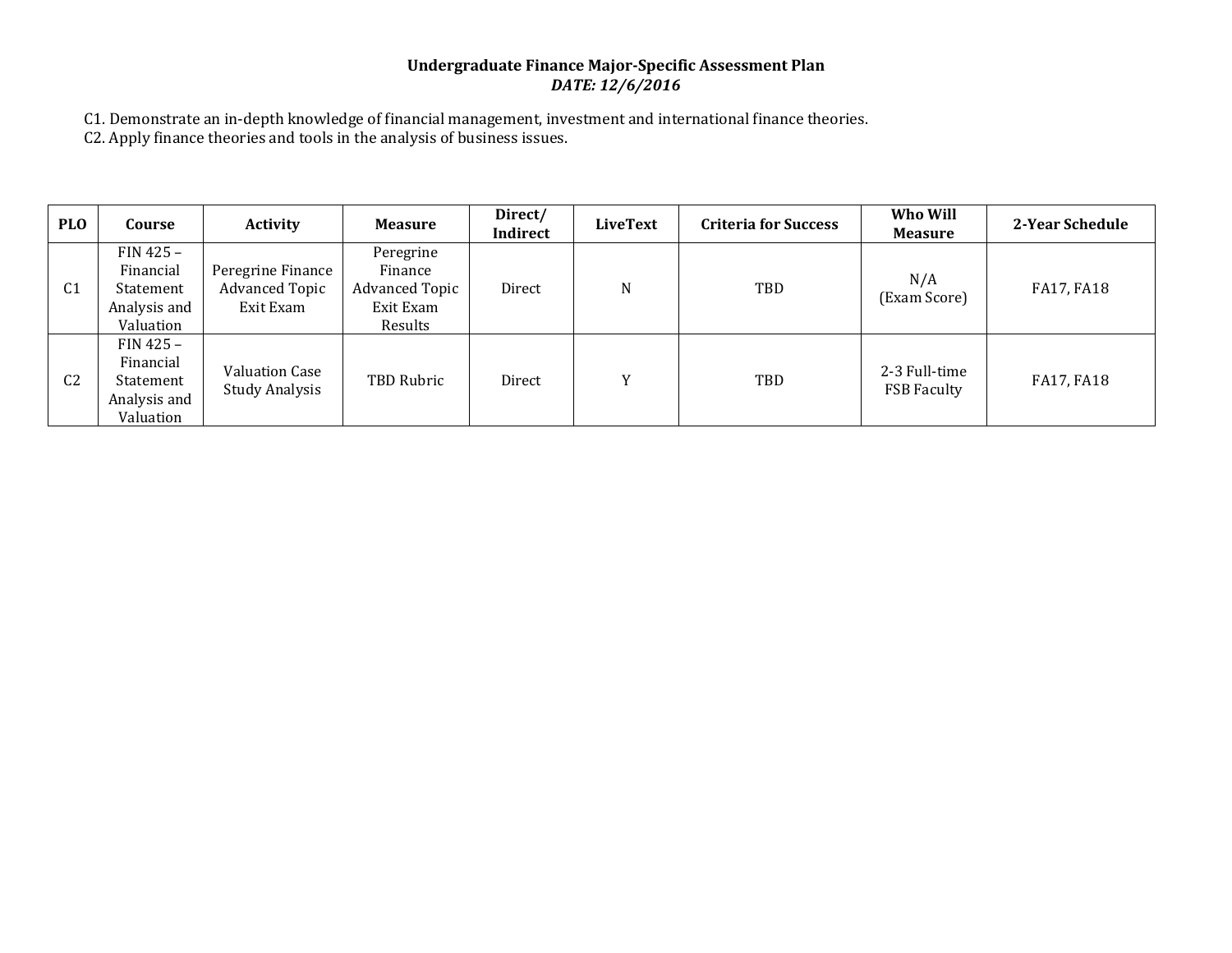### **Fermanian School of Business International Development Major-Specific Assessment Plan** *DATE: 12/6/2016*

E1. Demonstrate an in-depth knowledge of International Development theories and concepts.

E2. Compare and contrast approaches to decision making in for-profit and non-profit environments.

E3. Evaluate the similarities and differences of the economic conditions between developed and developing countries.

| <b>PLO</b>     | Course                                               | <b>Activity</b>                                                                 | <b>Measure</b>                                                                             | Direct/<br>Indirect | LiveText | <b>Criteria for Success</b>                                                                                                                  | Who Will<br><b>Measure</b>   | 2-Year Schedule |
|----------------|------------------------------------------------------|---------------------------------------------------------------------------------|--------------------------------------------------------------------------------------------|---------------------|----------|----------------------------------------------------------------------------------------------------------------------------------------------|------------------------------|-----------------|
| E <sub>1</sub> | MGT 470 -<br>Nonprofit<br>Organization<br>Management | Peregrine<br>International<br>Development<br><b>Advanced Topic</b><br>Exit Exam | Peregrine<br>International<br>Development<br><b>Advanced Topic</b><br>Exit Exam<br>Results | Direct              | N        | TBD                                                                                                                                          | N/A Exam Score               | <b>FA17</b>     |
| E <sub>2</sub> | MGT 470 -<br>Nonprofit<br>Organization<br>Management | Final Exam<br>Question                                                          | International<br>Development<br>Major PLO #E2<br>Rubric                                    | Direct              | Y        | TBD                                                                                                                                          | 2-3 Full-time FSB<br>Faculty | FA16, FA17      |
| E <sub>3</sub> | MGT 488L-<br>Strategic<br>Management<br>Lab          | Final Study<br>Abroad Paper                                                     | International<br>Development<br>Major PLO #E3<br>Rubric                                    | Direct              | Y        | Average student score for each<br>criteria on the International<br>Development Major PLO #E3<br>Rubric will be a 3.0 or higher<br>out of 4.0 | 2-3 Full-time FSB<br>Faculty | SP17, FA17      |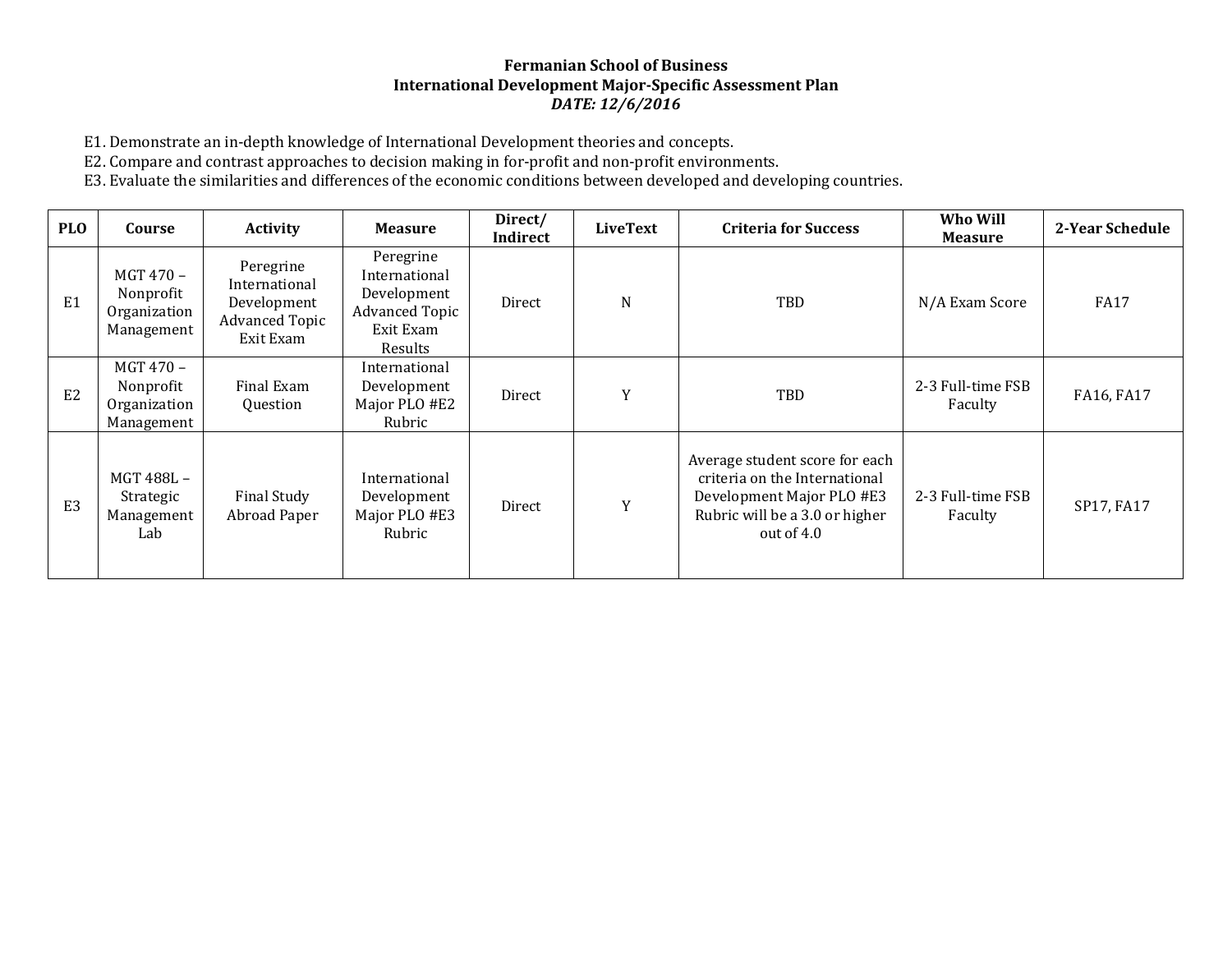## **Fermanian School of Business Management Major-Specific Assessment Plan** *DATE: 12/6/2016*

F1. Demonstrate an in-depth knowledge of management theory.

F2. Apply management theories to effectively address challenging business scenarios.

| <b>PLO</b>     | Course                                  | <b>Activity</b>                                           | <b>Measure</b>                                                           | Direct/<br>Indirect | LiveText     | <b>Criteria for Success</b>                                                                                     | Who Will<br><b>Measure</b>          | 2-Year Schedule |
|----------------|-----------------------------------------|-----------------------------------------------------------|--------------------------------------------------------------------------|---------------------|--------------|-----------------------------------------------------------------------------------------------------------------|-------------------------------------|-----------------|
| F1             | MGT 320 -<br>Organizational<br>Behavior | Peregrine<br>Management<br>Advanced<br>Topic Exit<br>Exam | Peregrine<br>Management<br><b>Advanced Topic</b><br>Exit Exam<br>Results | Direct              | N            | TBD                                                                                                             | N/A<br>(Exam Score)                 | SP17, SP18      |
| F <sub>2</sub> | MGT 320-<br>Organizational<br>Behavior  | Consulting<br>Signature<br>Assignment                     | Management<br>Major PLO#F2<br>Rubric                                     | Direct              | $\mathbf{v}$ | Average student score for each<br>criteria on the Management<br>Major PLO #F2 Rubric will be a<br>3.0 or higher | 2-3 Full-time<br><b>FSB Faculty</b> | SP17, SP18      |